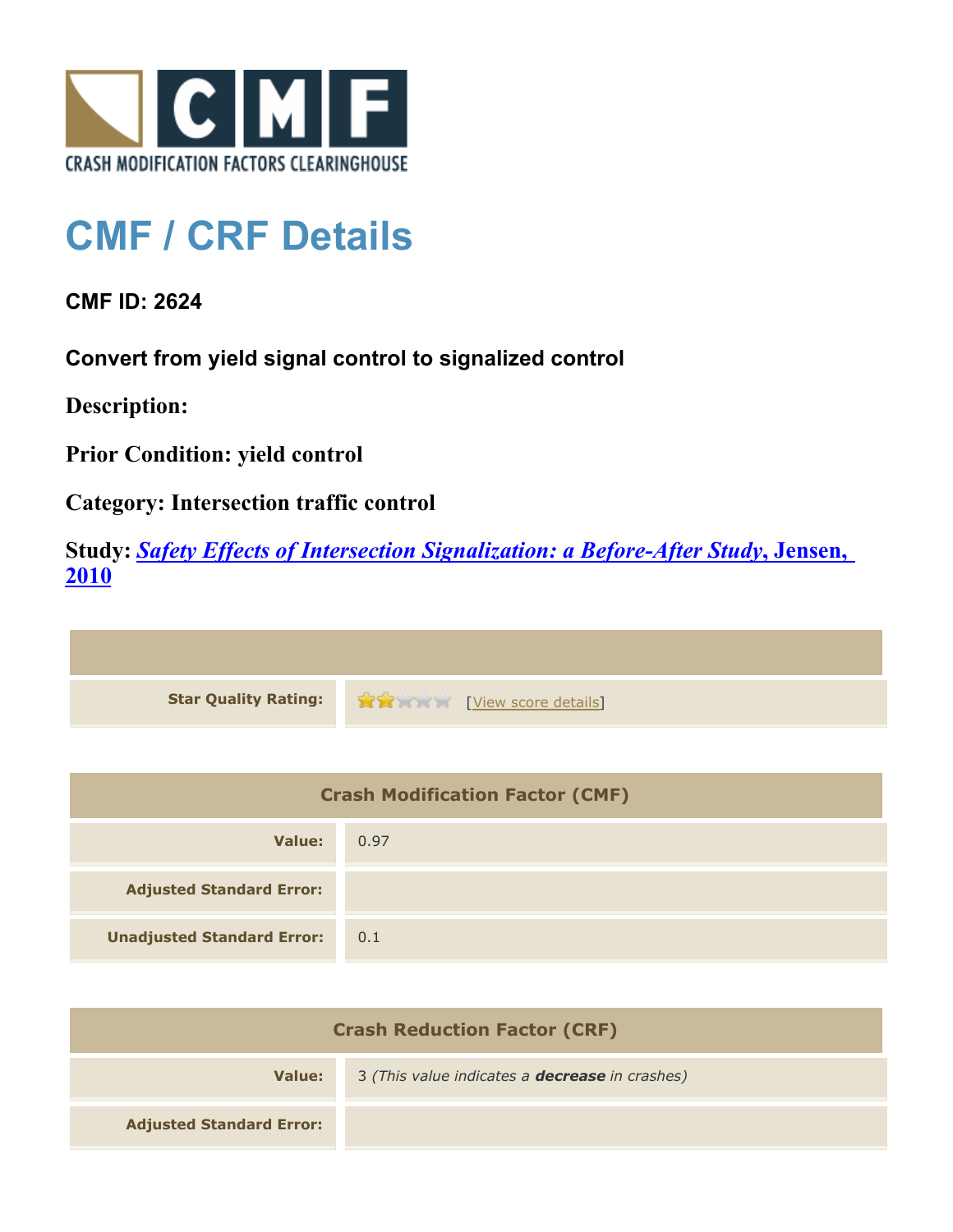| <b>Applicability</b>       |               |
|----------------------------|---------------|
| <b>Crash Type:</b>         | All           |
| <b>Crash Severity:</b>     | All           |
| <b>Roadway Types:</b>      | Not Specified |
| <b>Number of Lanes:</b>    |               |
| <b>Road Division Type:</b> |               |
| <b>Speed Limit:</b>        |               |
| <b>Area Type:</b>          | Urban         |
| <b>Traffic Volume:</b>     |               |
| <b>Time of Day:</b>        | All           |

## *If countermeasure is intersection-based*

| <b>Intersection Type:</b>         | Roadway/roadway (not interchange related) |
|-----------------------------------|-------------------------------------------|
| <b>Intersection Geometry:</b>     | $3$ -leg                                  |
| <b>Traffic Control:</b>           | Signalized                                |
| <b>Major Road Traffic Volume:</b> |                                           |
| <b>Minor Road Traffic Volume:</b> |                                           |

| <b>Development Details</b>      |              |
|---------------------------------|--------------|
| <b>Date Range of Data Used:</b> | 1976 to 2004 |
| <b>Municipality:</b>            | Copenhagen   |
| State:                          |              |